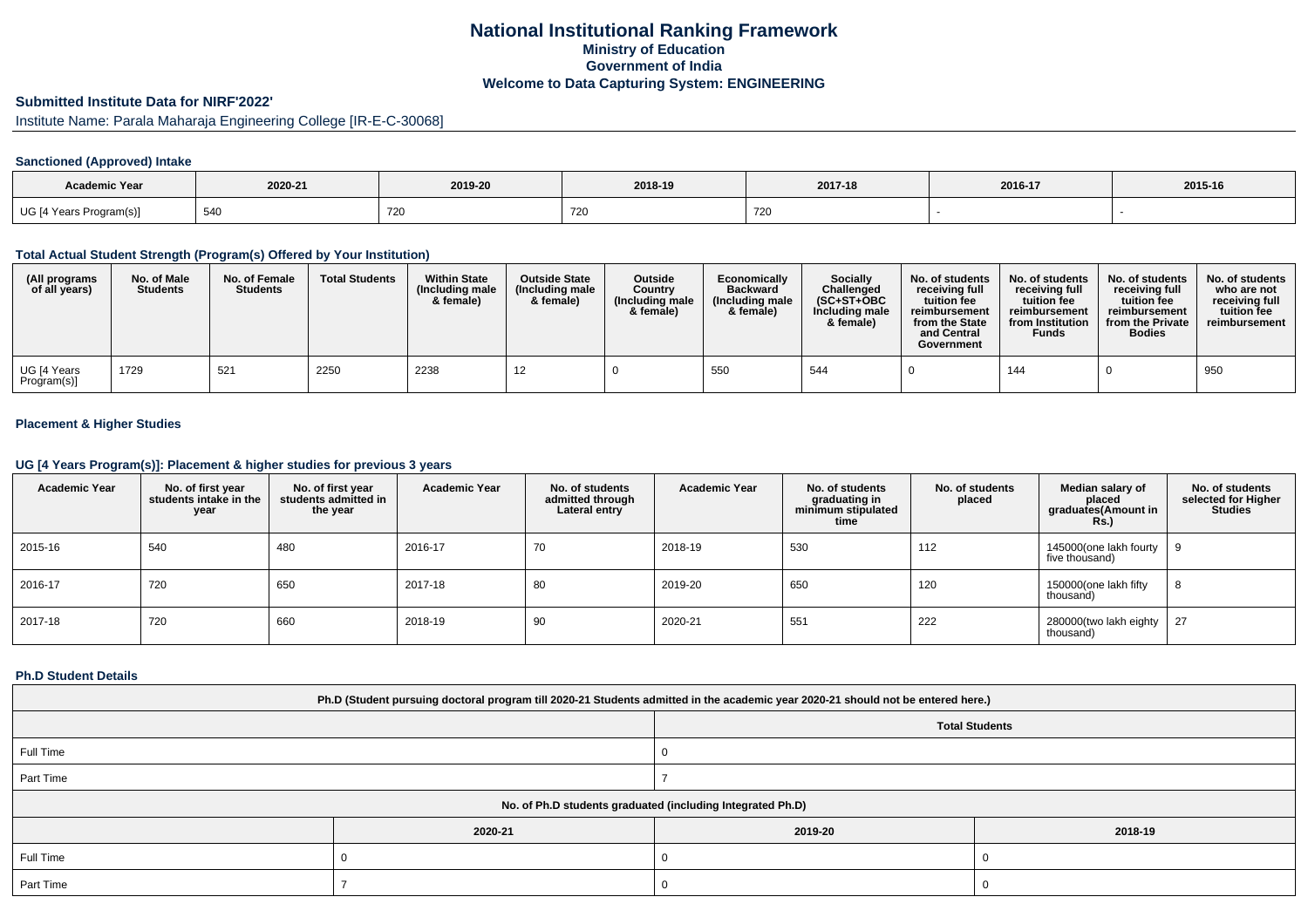#### **Financial Resources: Utilised Amount for the Capital expenditure for previous 3 years**

| <b>Academic Year</b>                                                                                                                                                                      | 2020-21                                                                                | 2019-20                                                            | 2018-19                                                                           |  |  |  |  |  |
|-------------------------------------------------------------------------------------------------------------------------------------------------------------------------------------------|----------------------------------------------------------------------------------------|--------------------------------------------------------------------|-----------------------------------------------------------------------------------|--|--|--|--|--|
|                                                                                                                                                                                           | <b>Utilised Amount</b>                                                                 | <b>Utilised Amount</b>                                             | <b>Utilised Amount</b>                                                            |  |  |  |  |  |
| Annual Capital Expenditure on Academic Activities and Resources (excluding expenditure on buildings)                                                                                      |                                                                                        |                                                                    |                                                                                   |  |  |  |  |  |
| Library (Books, Journals and e-Resources only)                                                                                                                                            | 1792173 (one million seven hundred ninety two thousand one<br>hundred seventy three)   | 185300 (one million eight hundred fifty three thousand)            | 2554449 (two million five hundred fifty four thousand four<br>hundred forty nine) |  |  |  |  |  |
| New Equipment and software for Laboratories                                                                                                                                               | 1792173 (one million seven hundred ninety two thousand one<br>hundred seventy three)   | 1853000 (one million eight hundred fifty three thousand)           | 2554449 (two million five hundred fifty four thousand four<br>hundred forty nine) |  |  |  |  |  |
| <b>Engineering Workshops</b>                                                                                                                                                              | 51227614 (fifty one million two hundred twenty seven thousand<br>six hundred fourteen) | 31822000 (thirty one million eight hundred twenty two<br>thousand) | 7816969 (seven million eight hundred sixteen thousand nine<br>hundred sixty nine) |  |  |  |  |  |
| Other expenditure on creation of Capital Assets (For setting up<br>classrooms, seminar hall, conference hall, library, Lab, Engg<br>workshops excluding expenditure on Land and Building) | 51227614 (fifty one million two hundred twenty seven thousand<br>six hundred fourteen) | 31822000 (thirty one million eight hundred twenty two<br>thousand) | 7816969 (seven million eight hundred sixteen thousand nine<br>hundred sixty nine) |  |  |  |  |  |

## **Financial Resources: Utilised Amount for the Operational expenditure for previous 3 years**

| <b>Academic Year</b>                                                                                                                                                                            | 2020-21                                                                                       | 2019-20                                                               | 2018-19                                                                             |  |  |  |  |  |  |
|-------------------------------------------------------------------------------------------------------------------------------------------------------------------------------------------------|-----------------------------------------------------------------------------------------------|-----------------------------------------------------------------------|-------------------------------------------------------------------------------------|--|--|--|--|--|--|
|                                                                                                                                                                                                 | <b>Utilised Amount</b>                                                                        | <b>Utilised Amount</b>                                                |                                                                                     |  |  |  |  |  |  |
| <b>Annual Operational Expenditure</b>                                                                                                                                                           |                                                                                               |                                                                       |                                                                                     |  |  |  |  |  |  |
| Salaries (Teaching and Non Teaching staff)                                                                                                                                                      | 58101000 (fifty eight million one hundred one thousand)                                       | 83313000 (eighty three million three hundred three thousand)          | 90450000 (ninety million four hundred fifty thousand)                               |  |  |  |  |  |  |
| Maintenance of Academic Infrastructure or consumables and<br>other running expenditures (excluding maintenance of hostels<br>and allied services, rent of the building, depreciation cost, etc) | 19743777 (nineteen million seven hundred forty three thousand<br>seven hundred seventy seven) | 66102500 (sixty six million one hundred two thousand five<br>hundred) | 80379612 (eighty million three hundred seventy nine thousand<br>six hundred twelve) |  |  |  |  |  |  |
| Seminars/Conferences/Workshops                                                                                                                                                                  | 19743777 (nineteen million seven hundred forty three thousand<br>seven hundred seventy seven) | 66102500 (sixty six million one hundred two thousand five<br>hundred) | 80379612 (eighty million three hundred seventy nine thousand<br>six hundred twelve) |  |  |  |  |  |  |

**IPR**

| Calendar year            | 2020 | 2019 | 2018 |
|--------------------------|------|------|------|
| No. of Patents Published |      |      |      |
| No. of Patents Granted   |      |      |      |

### **Sponsored Research Details**

| <b>Financial Year</b>                    | 2020-21                                       | 2019-20                                        | 2018-19                                        |
|------------------------------------------|-----------------------------------------------|------------------------------------------------|------------------------------------------------|
| Total no. of Sponsored Projects          |                                               |                                                |                                                |
| Total no. of Funding Agencies            |                                               |                                                |                                                |
| Total Amount Received (Amount in Rupees) | 2963000                                       | 2483000                                        | 1178000                                        |
| Amount Received in Words                 | Two Million nine hundred sixty three thousand | Two Million four hundred eighty three thousand | One Million one hundred seventy eight thousand |

## **Consultancy Project Details**

| al Year<br>Financial | 2020-21 | <br>2019-20 | 2018-19 |
|----------------------|---------|-------------|---------|
|----------------------|---------|-------------|---------|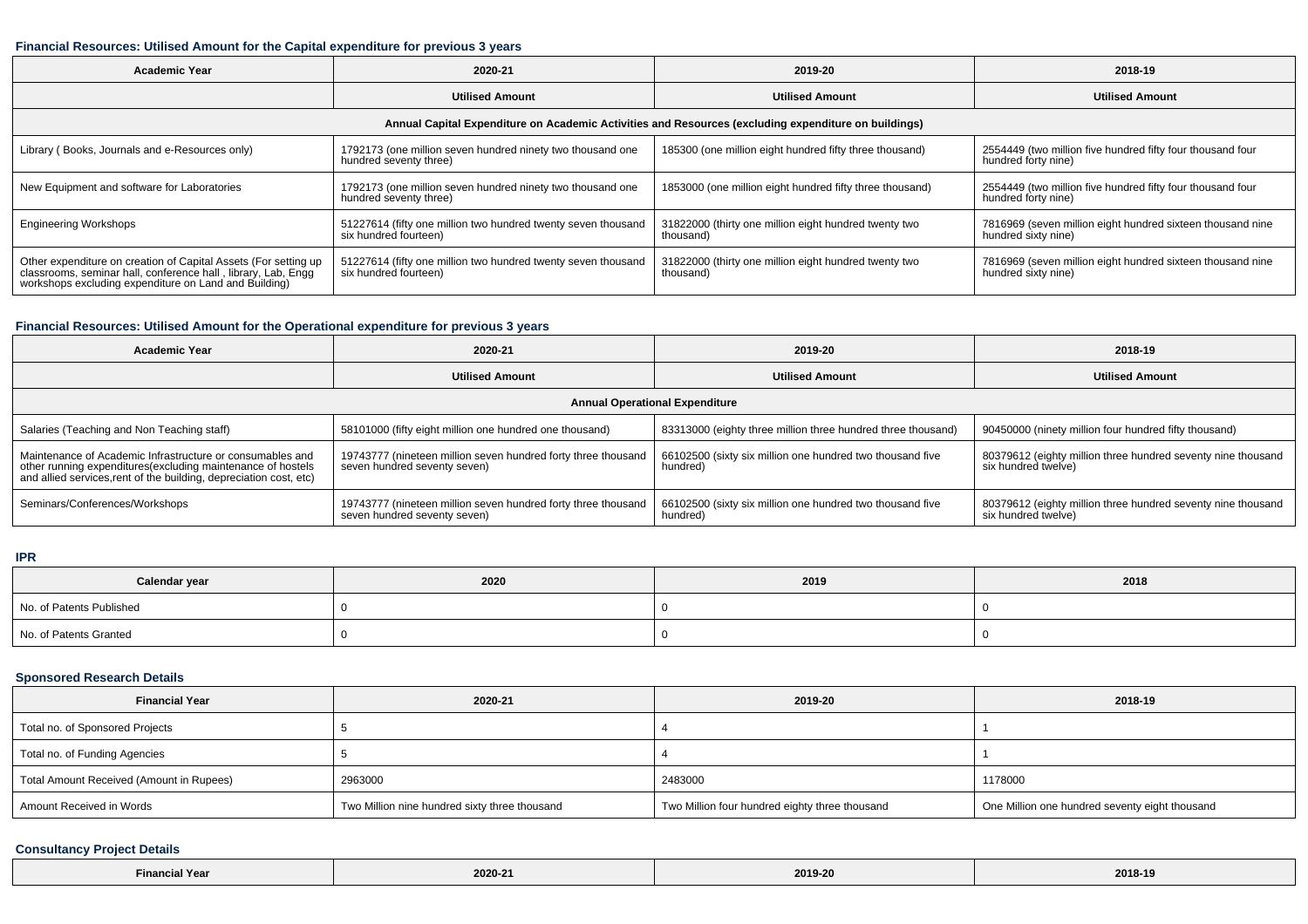| Total no. of Consultancy Projects        | 78                               |                            |      |
|------------------------------------------|----------------------------------|----------------------------|------|
| Total no. of Client Organizations        |                                  |                            |      |
| Total Amount Received (Amount in Rupees) | 1058000                          | 2050000                    |      |
| Amount Received in Words                 | One Million fifty eight thousand | two million fifty thousand | Zero |

## **PCS Facilities: Facilities of physically challenged students**

| 1. Do your institution buildings have Lifts/Ramps?                                                                                                         | Yes, more than 80% of the buildings |
|------------------------------------------------------------------------------------------------------------------------------------------------------------|-------------------------------------|
| 2. Do your institution have provision for walking aids, including wheelchairs and transportation from one building to another for<br>handicapped students? | Yes                                 |
| 3. Do your institution buildings have specially designed toilets for handicapped students?                                                                 | Yes, less than 40% of the buildings |

#### **Faculty Details**

| Srno           | <b>Name</b>                       | Age | Designation                | Gender | Qualification | <b>Experience (In</b><br>Months) | <b>Currently working</b><br>with institution? | <b>Joining Date</b> | <b>Leaving Date</b>      | <b>Association type</b> |
|----------------|-----------------------------------|-----|----------------------------|--------|---------------|----------------------------------|-----------------------------------------------|---------------------|--------------------------|-------------------------|
| $\mathbf{1}$   | Kodanda Dhar Naik                 | 44  | <b>Assistant Professor</b> | Male   | M.Tech        | 202                              | Yes                                           | 22-03-2012          | $\ddotsc$                | Regular                 |
| $\overline{2}$ | Ranumayee Sing                    | 37  | <b>Assistant Professor</b> | Female | M.Tech        | 153                              | Yes                                           | 05-10-2010          | $\overline{\phantom{a}}$ | Regular                 |
| 3              | Sasmita Rani<br>Behera            | 40  | <b>Assistant Professor</b> | Female | M.Tech        | 153                              | Yes                                           | 11-10-2010          | $\sim$                   | Regular                 |
| 4              | Himadri Sahu                      | 33  | <b>Assistant Professor</b> | Male   | Ph.D          | 79                               | Yes                                           | 15-12-2016          | $\sim$                   | Regular                 |
| 5              | Mitali Sinha                      | 32  | <b>Assistant Professor</b> | Female | M.Tech        | 105                              | Yes                                           | 30-09-2014          | $\sim$                   | Regular                 |
| 6              | Rashmi Ranjan<br>Sahoo            | 37  | <b>Assistant Professor</b> | Male   | M.Tech        | 168                              | Yes                                           | 09-10-2014          | $\overline{\phantom{a}}$ | Regular                 |
| $\overline{7}$ | Niranjan Panigrahi                | 40  | <b>Assistant Professor</b> | Male   | Ph.D          | 108                              | Yes                                           | 22-10-2014          | $\sim$                   | Regular                 |
| 8              | Kalyan Kumar Jena                 | 32  | <b>Assistant Professor</b> | Male   | M.Tech        | 108                              | Yes                                           | 25-07-2016          | $\overline{\phantom{a}}$ | Regular                 |
| 9              | Sourav Kumar Bhoi                 | 31  | Assistant Professor        | Male   | Ph.D          | 84                               | Yes                                           | 25-07-2016          | $\mathbf{u}$             | Regular                 |
| 10             | Avinash Samantra                  | 27  | <b>Assistant Professor</b> | Male   | M.Tech        | 54                               | No                                            | 16-01-2019          | 13-06-2019               | Adhoc / Contractual     |
| 11             | Agyan Kumar Prusty                | 39  | <b>Assistant Professor</b> | Male   | M.Tech        | 114                              | Yes                                           | 15-07-2019          | $\overline{a}$           | Adhoc / Contractual     |
| 12             | Chitrasen Samantra                | 38  | <b>Assistant Professor</b> | Male   | Ph.D          | 84                               | Yes                                           | 25-07-2016          | $\sim$                   | Regular                 |
| 13             | Alok Ranjan<br>Pradhan            | 28  | <b>Assistant Professor</b> | Male   | M.Tech        | 46                               | Yes                                           | 22-07-2019          | $\sim$                   | Adhoc / Contractual     |
| 14             | Amar Ranjan Dash                  | 31  | <b>Assistant Professor</b> | Male   | M.Tech        | 34                               | Yes                                           | 15-07-2019          | $\ddotsc$                | Adhoc / Contractual     |
| 15             | Amiya Ranjan Patra                | 28  | <b>Assistant Professor</b> | Male   | M.Tech        | 68                               | Yes                                           | 22-07-2019          | $\sim$                   | Adhoc / Contractual     |
| 16             | Madhusmita<br>Priyadarshini Sahoo | 26  | <b>Assistant Professor</b> | Female | M.Tech        | 34                               | Yes                                           | 15-07-2019          | $\sim$                   | Adhoc / Contractual     |
| 17             | Pooja pallavi                     | 27  | <b>Assistant Professor</b> | Female | M.Tech        | 36                               | Yes                                           | 10-08-2019          | $\overline{\phantom{a}}$ | Adhoc / Contractual     |
| 18             | Sefali Surabhi Rout               | 26  | <b>Assistant Professor</b> | Female | M.Tech        | 44                               | Yes                                           | 31-07-2019          | $\sim$                   | Adhoc / Contractual     |
| 19             | Shiba Narayan Sahu                | 35  | <b>Assistant Professor</b> | Male   | M.Tech        | 36                               | No                                            | 13-07-2018          | 13-07-2019               | Adhoc / Contractual     |
| 20             | Debasis Mohapatra                 | 36  | <b>Assistant Professor</b> | Male   | M.Tech        | 153                              | Yes                                           | 05-10-2010          | $\overline{a}$           | Regular                 |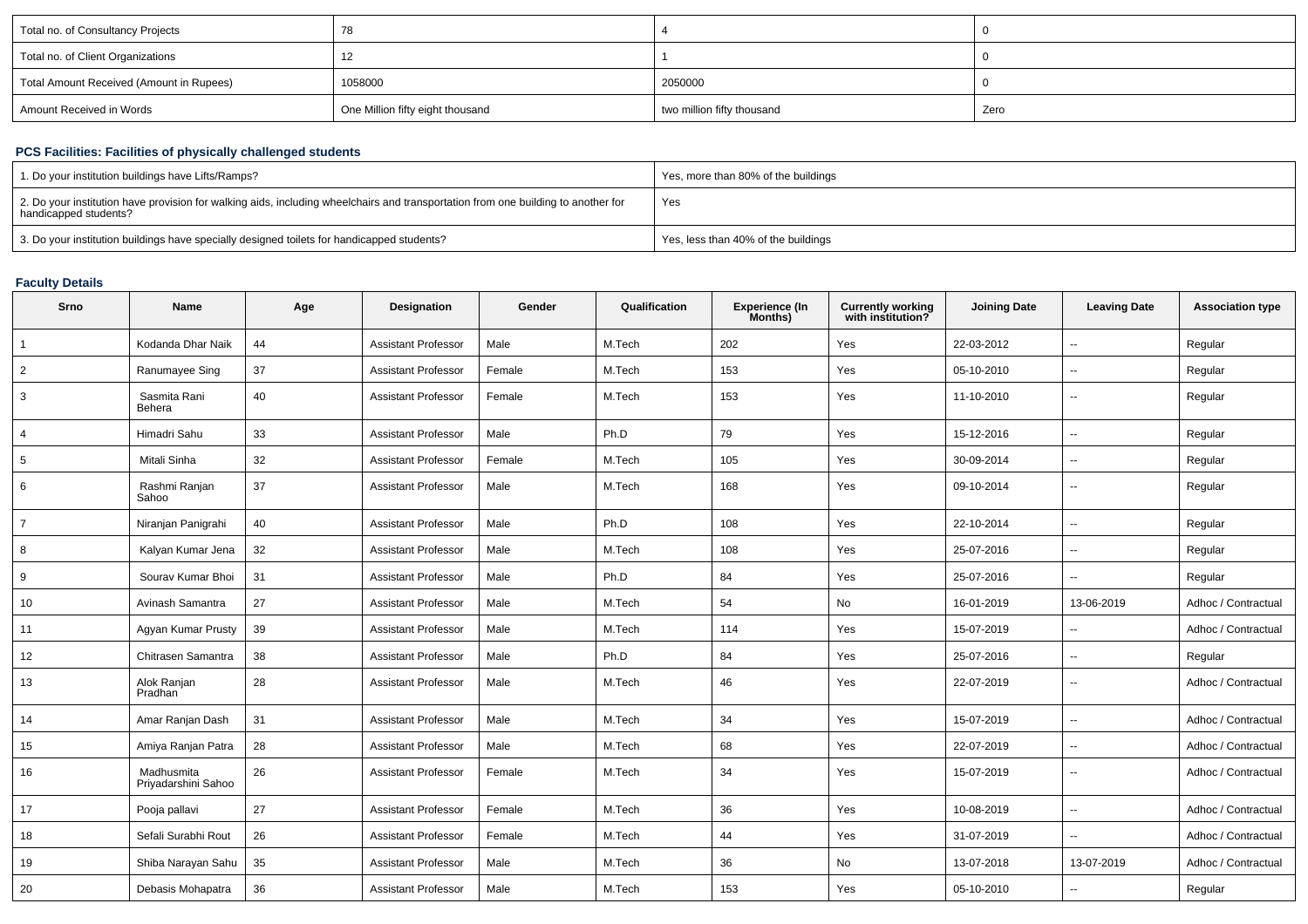| 21 | Subrat Kumar Baral        | 29     | Assistant Professor        | Male   | M.Tech | 44  | No  | 30-07-2017 | 07-06-2019               | Adhoc / Contractual |
|----|---------------------------|--------|----------------------------|--------|--------|-----|-----|------------|--------------------------|---------------------|
| 22 | Ashutosh Mahapatra        | 28     | <b>Assistant Professor</b> | Male   | M.Tech | 44  | No  | 13-07-2018 | 23-12-2018               | Adhoc / Contractual |
| 23 | Ranjan Kumar<br>Swain     | 58     | Professor                  | Male   | Ph.D   | 444 | Yes | 25-02-2015 |                          | Regular             |
| 24 | <b>Trilochan Rout</b>     | 48     | Associate Professor        | Male   | Ph.D   | 319 | Yes | 27-04-2012 | $\sim$                   | Regular             |
| 25 | Aditya Kumar Patra        | 55     | Associate Professor        | Male   | M.Tech | 400 | Yes | 02-03-2012 | $\sim$                   | Regular             |
| 26 | Jayanarayan<br>Mahakud    | 42     | <b>Assistant Professor</b> | Male   | M.Tech | 168 | Yes | 04-10-2010 | $\sim$                   | Regular             |
| 27 | Anukampa Chau<br>Pattnaik | 38     | <b>Assistant Professor</b> | Female | M.Tech | 180 | Yes | 06-10-2010 | $\sim$                   | Regular             |
| 28 | D Behera                  | 36     | <b>Assistant Professor</b> | Male   | M.Tech | 115 | Yes | 30-09-2014 | $\sim$                   | Regular             |
| 29 | M Mohanty                 | 31     | Assistant Professor        | Female | M.Tech | 101 | Yes | 09-10-2014 | $\overline{\phantom{a}}$ | Regular             |
| 30 | Saumes<br>Harichandan     | 35     | Assistant Professor        | Male   | M.Tech | 120 | Yes | 14-10-2014 | $\overline{\phantom{a}}$ | Regular             |
| 31 | Baisalini Sethi           | 33     | <b>Assistant Professor</b> | Female | M.Tech | 108 | Yes | 14-10-2014 | $\sim$                   | Regular             |
| 32 | Kasinath Dhamudia         | 36     | Assistant Professor        | Male   | M.Tech | 108 | Yes | 14-10-2014 | $\sim$                   | Regular             |
| 33 | <b>B</b> Durga Rao        | 31     | <b>Assistant Professor</b> | Male   | M.Tech | 108 | Yes | 21-10-2014 | $\sim$                   | Regular             |
| 34 | Kanchan Kumari            | 38     | <b>Assistant Professor</b> | Female | Ph.D   | 147 | Yes | 24-11-2014 | $\sim$                   | Regular             |
| 35 | Balaji Kumar<br>Choudhury | 42     | <b>Assistant Professor</b> | Male   | M.Tech | 132 | Yes | 21-11-2016 | $\sim$                   | Regular             |
| 36 | Sagar Kumar Murmu         | 33     | <b>Assistant Professor</b> | Male   | M.Tech | 84  | Yes | 28-11-2016 | $\sim$                   | Regular             |
| 37 | Sandeep Bhoi              | 33     | Assistant Professor        | Male   | M.Tech | 78  | Yes | 14-12-2016 | $\sim$                   | Regular             |
| 38 | Priya Ranjan Panda        | 29     | <b>Assistant Professor</b> | Male   | M.Tech | 5   | Yes | 27-07-2016 | $\overline{\phantom{a}}$ | Adhoc / Contractual |
| 39 | S S Dash                  | 32     | <b>Assistant Professor</b> | Female | M.Tech | 120 | Yes | 10-10-2014 | $\sim$                   | Regular             |
| 40 | J Mallick                 | 37     | <b>Assistant Professor</b> | Male   | Ph.D   | 116 | Yes | 16-10-2014 | $\overline{\phantom{a}}$ | Regular             |
| 41 | N Dalai                   | 34     | Assistant Professor        | Female | M.Tech | 117 | Yes | 27-10-2014 | $\sim$                   | Regular             |
| 42 | R Swain                   | 36     | <b>Assistant Professor</b> | Male   | Ph.D   | 140 | Yes | 23-12-2016 | $\sim$                   | Regular             |
| 43 | P SYAMSUNDAR              | 28     | <b>Assistant Professor</b> | Male   | M.Tech | 34  | Yes | 03-01-2018 | $\sim$                   | Adhoc / Contractual |
| 44 | P Pradhan                 | 30     | <b>Assistant Professor</b> | Male   | M.Tech | 34  | Yes | 03-01-2018 | $\overline{\phantom{a}}$ | Adhoc / Contractual |
| 45 | D Panda                   | 29     | <b>Assistant Professor</b> | Female | M.Tech | 33  | Yes | 03-01-2018 | $\rightarrow$            | Adhoc / Contractual |
| 46 | S Kumar                   | 26     | <b>Assistant Professor</b> | Male   | M.Tech | 32  | Yes | 13-10-2018 | $\ddot{\phantom{a}}$     | Adhoc / Contractual |
| 47 | A P Panda                 | 31     | <b>Assistant Professor</b> | Male   | M.Tech | 44  | Yes | 15-07-2019 | $\sim$                   | Adhoc / Contractual |
| 48 | R Patnaik                 | 25     | <b>Assistant Professor</b> | Female | M.Tech | 34  | Yes | 25-07-2019 | $\sim$                   | Adhoc / Contractual |
| 49 | P Maharathi               | 25     | <b>Assistant Professor</b> | Female | M.Tech | 32  | Yes | 17-07-2019 | $\sim$                   | Adhoc / Contractual |
| 50 | S Soumya                  | 25     | <b>Assistant Professor</b> | Female | M.Tech | 33  | Yes | 16-07-2019 | $\overline{\phantom{a}}$ | Adhoc / Contractual |
| 51 | J Mangaraj                | $27\,$ | <b>Assistant Professor</b> | Male   | M.Tech | 34  | Yes | 15-07-2019 | $\sim$                   | Adhoc / Contractual |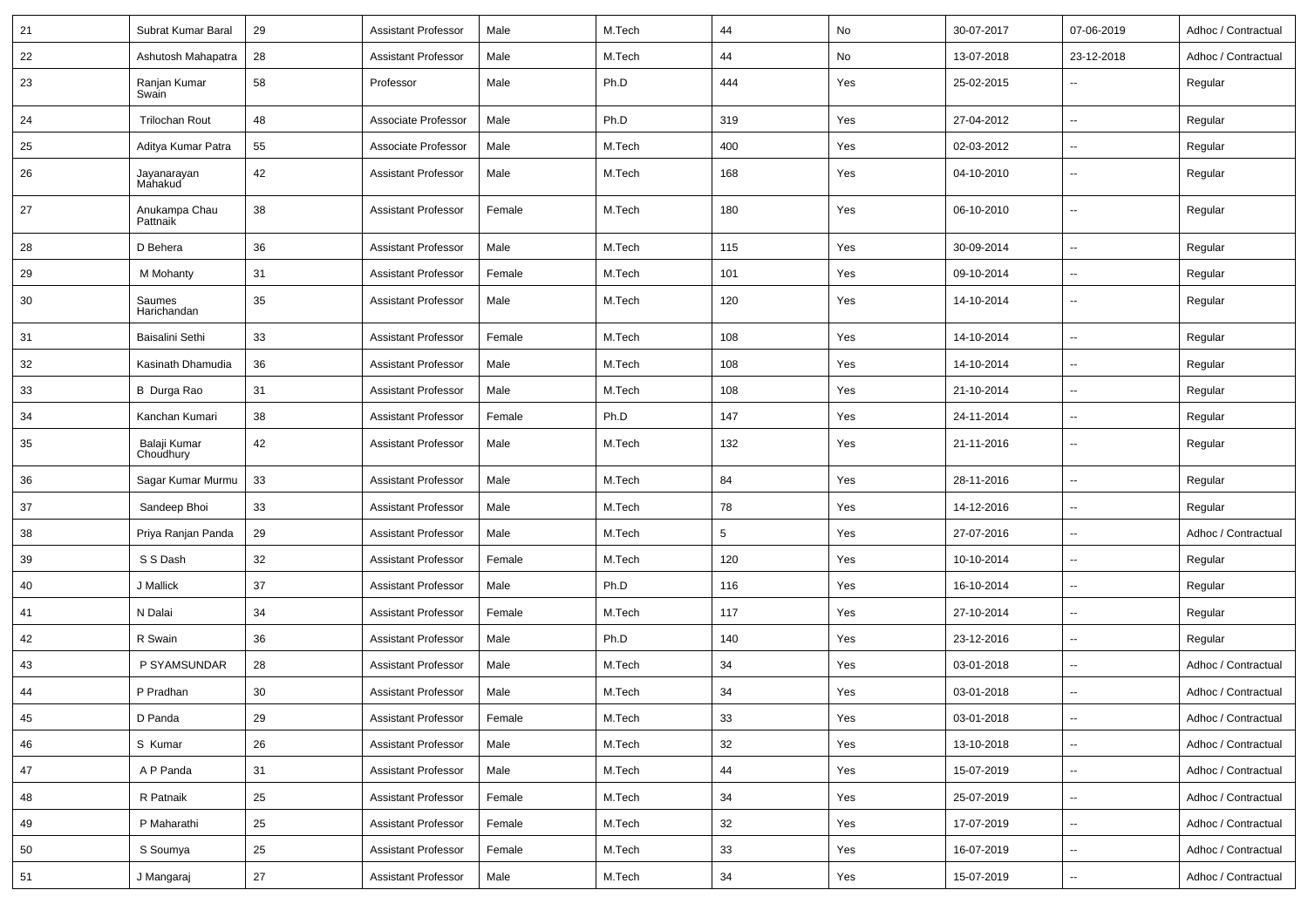| 52 | Purna Chandra<br><b>Biswal</b>  | 56 | <b>Assistant Professor</b> | Male   | Ph.D     | 370 | Yes | 01-10-2010 | ۰.             | Regular             |
|----|---------------------------------|----|----------------------------|--------|----------|-----|-----|------------|----------------|---------------------|
| 53 | Chittaranjan Mallick            | 47 | <b>Assistant Professor</b> | Male   | Ph.D     | 254 | Yes | 01-10-2010 | u.             | Regular             |
| 54 | Sudarsan Sahoo                  | 45 | <b>Assistant Professor</b> | Male   | Ph.D     | 142 | Yes | 04-10-2010 | $\overline{a}$ | Regular             |
| 55 | Satrujit Mishra                 | 45 | <b>Assistant Professor</b> | Male   | Ph.D     | 154 | Yes | 04-10-2010 | $\overline{a}$ | Regular             |
| 56 | Subhashree Panda                | 49 | <b>Assistant Professor</b> | Female | Ph.D     | 216 | Yes | 05-10-2010 | $\overline{a}$ | Regular             |
| 57 | Puspanjali Mishra               | 55 | <b>Assistant Professor</b> | Female | Ph.D     | 154 | Yes | 09-10-2010 | $\overline{a}$ | Regular             |
| 58 | Jnanaranjan<br>Mohanty          | 46 | <b>Assistant Professor</b> | Male   | Ph.D     | 154 | Yes | 11-10-2010 | $\overline{a}$ | Regular             |
| 59 | Krushna Hial                    | 30 | <b>Assistant Professor</b> | Male   | MSc(ICT) | 81  | Yes | 29-11-2016 | $\overline{a}$ | Regular             |
| 60 | Subhashree<br>Priyadarsini Dash | 37 | <b>Assistant Professor</b> | Female | Ph.D     | 99  | Yes | 30-11-2016 | $\overline{a}$ | Regular             |
| 61 | Punyatoya Mishra                | 39 | <b>Assistant Professor</b> | Female | Ph.D     | 80  | Yes | 19-12-2016 | Ξ.             | Regular             |
| 62 | Manisha Chhotray                | 39 | <b>Assistant Professor</b> | Female | Ph.D     | 110 | Yes | 12-04-2017 | ۰.             | Regular             |
| 63 | Shiv Kumar Sahoo                | 40 | <b>Assistant Professor</b> | Male   | Ph.D     | 44  | Yes | 18-01-2018 | $\overline{a}$ | Adhoc / Contractual |
| 64 | V Temuzion Kumuja               | 35 | <b>Assistant Professor</b> | Male   | M.Sc.    | 44  | Yes | 01-01-2018 | $\overline{a}$ | Adhoc / Contractual |
| 65 | Karan Kumar<br>Pradhan          | 32 | <b>Assistant Professor</b> | Male   | Ph.D     | 34  | Yes | 19-01-2018 | ۰.             | Adhoc / Contractual |
| 66 | Soumendu Bisoi                  | 32 | <b>Assistant Professor</b> | Male   | Ph.D     | 33  | Yes | 01-04-2018 | $\overline{a}$ | Adhoc / Contractual |
| 67 | Badri Narayana<br>Panigrahi     | 40 | <b>Assistant Professor</b> | Male   | M.Tech   | 56  | Yes | 02-01-2018 | ۰.             | Adhoc / Contractual |
| 68 | Suman Kumar Das                 | 29 | <b>Assistant Professor</b> | Male   | M.Tech   | 70  | Yes | 15-01-2019 | u.             | Adhoc / Contractual |
| 69 | Kamala Kanta<br>Sahoo           | 31 | <b>Assistant Professor</b> | Male   | M.Tech   | 92  | Yes | 17-01-2019 | $\overline{a}$ | Adhoc / Contractual |
| 70 | Devendra Prasad                 | 30 | <b>Assistant Professor</b> | Male   | M.Tech   | 42  | Yes | 16-01-2019 | $\overline{a}$ | Adhoc / Contractual |
| 71 | Trilochan Pradhan               | 33 | <b>Assistant Professor</b> | Male   | M.Tech   | 84  | Yes | 11-08-2016 | $\overline{a}$ | Adhoc / Contractual |
| 72 | Debasish Padhi                  | 52 | <b>Assistant Professor</b> | Male   | M.Tech   | 217 | Yes | 01-08-2015 | ۰.             | Adhoc / Contractual |
| 73 | Amiya Ranjan<br>Routray         | 32 | <b>Assistant Professor</b> | Male   | M.Tech   | 48  | No  | 10-07-2017 | 07-06-2019     | Adhoc / Contractual |
| 74 | Deepak Kumar<br>Bhunya          | 32 | <b>Assistant Professor</b> | Male   | M.Tech   | 43  | No  | 03-07-2017 | 07-06-2019     | Adhoc / Contractual |
| 75 | K Suman Rao                     | 28 | <b>Assistant Professor</b> | Male   | M.Tech   | 48  | Yes | 09-07-2018 | Ξ.             | Adhoc / Contractual |
| 76 | KOVVURI GANESH<br>REDDY         | 29 | <b>Assistant Professor</b> | Male   | M.Tech   | 43  | No  | 02-01-2018 | 07-05-2019     | Adhoc / Contractual |
| 77 | Anjan kumar Mishra              | 29 | <b>Assistant Professor</b> | Male   | M.Tech   | 55  | Yes | 19-12-2017 | --             | Adhoc / Contractual |
| 78 | Susanta Behera                  | 37 | <b>Assistant Professor</b> | Male   | M.Tech   | 43  | Yes | 05-01-2018 | Ξ.             | Adhoc / Contractual |
| 79 | Dinesh Kumar Dash               | 44 | <b>Assistant Professor</b> | Male   | M.Tech   | 144 | No  | 30-09-2010 | 07-06-2019     | Regular             |
| 80 | Nawal Topno                     | 39 | <b>Assistant Professor</b> | Male   | M.Tech   | 129 | Yes | 24-03-2012 | Ξ.             | Regular             |
| 81 | T Mita Kumari                   | 40 | <b>Assistant Professor</b> | Female | M.Tech   | 105 | Yes | 21-09-2014 | --             | Regular             |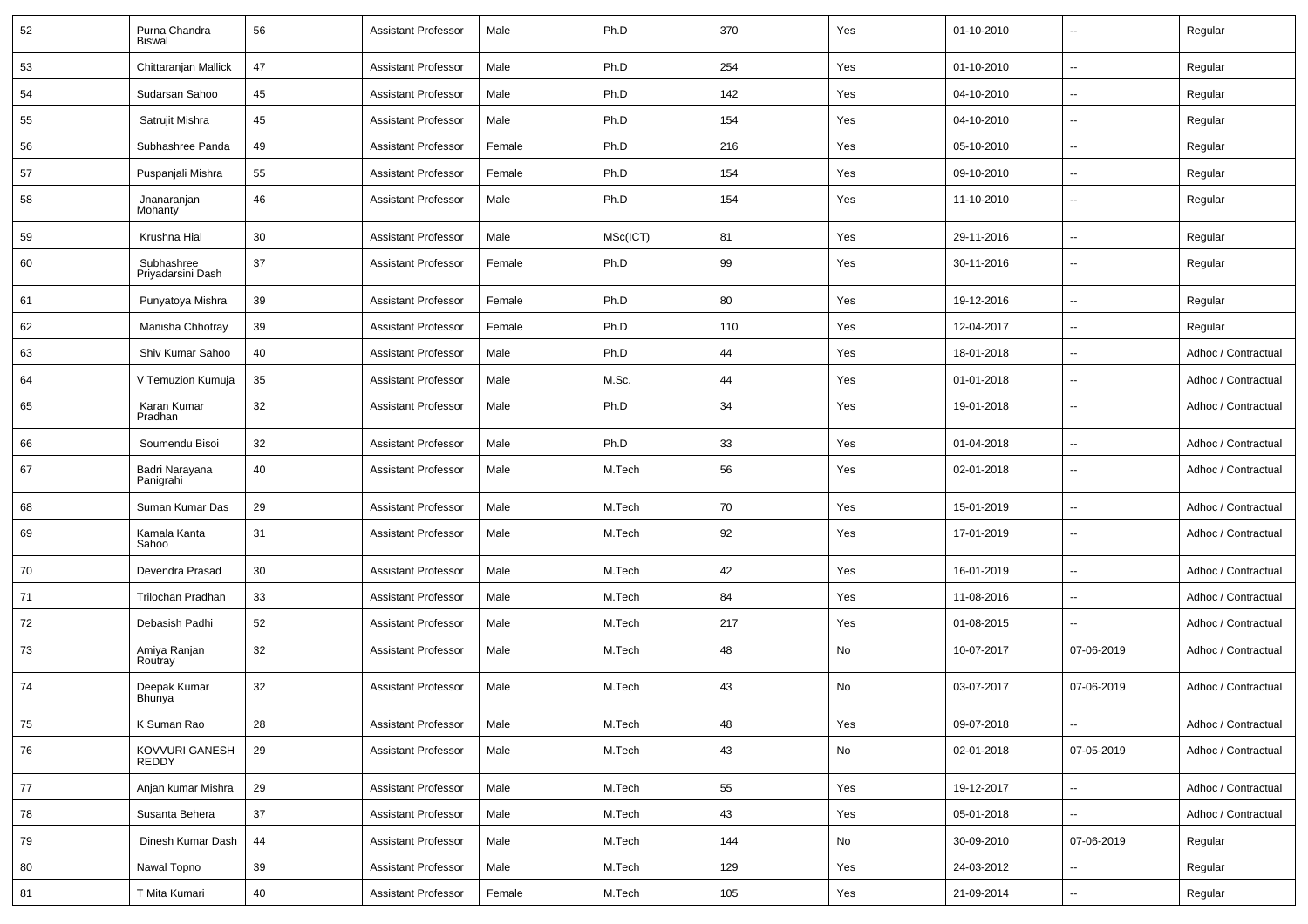| 82  | Raghunandan Swain                | 34     | <b>Assistant Professor</b> | Male   | Ph.D          | 84     | Yes           | 27-07-2016 | $\overline{\phantom{a}}$ | Regular             |
|-----|----------------------------------|--------|----------------------------|--------|---------------|--------|---------------|------------|--------------------------|---------------------|
| 83  | Shankhamitra<br>Sunani           | 38     | <b>Assistant Professor</b> | Female | M.Tech        | 84     | Yes           | 28-07-2016 | $\overline{\phantom{a}}$ | Regular             |
| 84  | Abinash Kumar Pala               | 29     | <b>Assistant Professor</b> | Male   | M.Tech        | 44     | Yes           | 09-01-2017 | $\overline{\phantom{a}}$ | Adhoc / Contractual |
| 85  | Sanatan Mohanty                  | 39     | <b>Assistant Professor</b> | Male   | M.Tech        | 44     | Yes           | 13-08-2018 | $\sim$                   | Adhoc / Contractual |
| 86  | Sarata Kumar<br>Sahoo            | 47     | Professor                  | Male   | Ph.D          | 276    | Yes           | 29-05-2018 | $\overline{\phantom{a}}$ | Regular             |
| 87  | <b>Tapas Kumar</b><br>Panigrahi  | 49     | Associate Professor        | Male   | Ph.D          | 336    | Yes           | 23-05-2018 | $\overline{\phantom{a}}$ | Regular             |
| 88  | Bhagabat Panda                   | 52     | Associate Professor        | Male   | Ph.D          | 324    | Yes           | 29-05-2018 | $\overline{\phantom{a}}$ | Regular             |
| 89  | Debasish Rath                    | 47     | <b>Assistant Professor</b> | Male   | M.Tech        | 288    | Yes           | 06-10-2010 | $\overline{\phantom{a}}$ | Regular             |
| 90  | <b>Pravat Mohanty</b>            | 46     | <b>Assistant Professor</b> | Male   | M.Tech        | 264    | Yes           | 26-03-2012 | $\ddot{\phantom{a}}$     | Regular             |
| 91  | Satyaprakash                     | 50     | <b>Assistant Professor</b> | Male   | M.Tech        | 336    | Yes           | 08-10-2010 | $\overline{\phantom{a}}$ | Regular             |
| 92  | Pragyanshree<br>Parida           | 37     | <b>Assistant Professor</b> | Female | M.Tech        | 148    | Yes           | 11-10-2010 | $\overline{\phantom{a}}$ | Regular             |
| 93  | Ritanjali Behera                 | 31     | <b>Assistant Professor</b> | Female | M.Tech        | 120    | Yes           | 09-10-2014 | $\overline{\phantom{a}}$ | Regular             |
| 94  | Saroj Padhan                     | 41     | <b>Assistant Professor</b> | Male   | Ph.D          | 120    | Yes           | 22-10-2014 | $\overline{\phantom{a}}$ | Regular             |
| 95  | Suryalok Dash                    | 34     | <b>Assistant Professor</b> | Male   | M.Tech        | 144    | Yes           | 24-10-2014 | $\overline{\phantom{a}}$ | Regular             |
| 96  | Bibhuti Bhusan<br>Behera         | 31     | <b>Assistant Professor</b> | Male   | M.Tech        | 102    | Yes           | 02-08-2016 | $\overline{\phantom{a}}$ | Regular             |
| 97  | Sushree Sangita<br>Patnaik       | 33     | <b>Assistant Professor</b> | Female | Ph.D          | 84     | Yes           | 05-08-2016 | $\overline{\phantom{a}}$ | Regular             |
| 98  | Rakhee Panigrahy                 | 41     | <b>Assistant Professor</b> | Female | Ph.D          | 144    | Yes           | 28-09-2016 | $\overline{\phantom{a}}$ | Regular             |
| 99  | Subhra Jyoti Sarkar              | 31     | <b>Assistant Professor</b> | Male   | Ph.D          | 34     | Yes           | 13-08-2018 | $\ddot{\phantom{a}}$     | Adhoc / Contractual |
| 100 | Sweta Panda                      | 27     | <b>Assistant Professor</b> | Female | M.Tech        | 48     | Yes           | 18-06-2018 | $\overline{\phantom{a}}$ | Adhoc / Contractual |
| 101 | P Swati Patro                    | 32     | <b>Assistant Professor</b> | Female | M.Tech        | 48     | Yes           | 21-01-2019 | $\overline{\phantom{a}}$ | Adhoc / Contractual |
| 102 | <b>AMIT KUMAR</b><br><b>JENA</b> | 24     | <b>Assistant Professor</b> | Male   | <b>B.Tech</b> | 42     | Yes           | 25-01-2019 | $\overline{\phantom{a}}$ | Adhoc / Contractual |
| 103 | SHIBAJI SAHOO                    | 23     | Assistant Professor        | Male   | <b>B.Tech</b> | 34     | Yes           | 25-01-2019 | $\overline{\phantom{a}}$ | Adhoc / Contractual |
| 104 | PRANAY KUMAR<br><b>PATRA</b>     | 24     | <b>Assistant Professor</b> | Male   | <b>B.Tech</b> | 43     | Yes           | 25-01-2019 | $\overline{\phantom{a}}$ | Adhoc / Contractual |
| 105 | Chinmayee Patra                  | $33\,$ | Assistant Professor        | Female | M.Tech        | 34     | ${\sf No}$    | 10-07-2019 | 01-02-2021               | Adhoc / Contractual |
| 106 | Avinash Anand                    | 27     | <b>Assistant Professor</b> | Male   | M.Tech        | 33     | Yes           | 10-07-2019 | $\overline{\phantom{a}}$ | Adhoc / Contractual |
| 107 | Rajesh Dutta                     | 24     | <b>Assistant Professor</b> | Male   | <b>B.Tech</b> | 33     | Yes           | 10-07-2019 | $\overline{\phantom{a}}$ | Adhoc / Contractual |
| 108 | S Gopal Krishna<br>Patro         | 30     | Associate Professor        | Male   | M.Tech        | 48     | No            | 24-07-2015 | 13-06-2019               | Adhoc / Contractual |
| 109 | Rajesh Kumar<br>Subudhi          | 31     | <b>Assistant Professor</b> | Male   | M.Tech        | 34     | No            | 21-08-2015 | 13-06-2019               | Adhoc / Contractual |
| 110 | Manaswini Jena                   | $32\,$ | <b>Assistant Professor</b> | Female | M.Tech        | $34\,$ | $\mathsf{No}$ | 16-01-2019 | 13-06-2019               | Adhoc / Contractual |